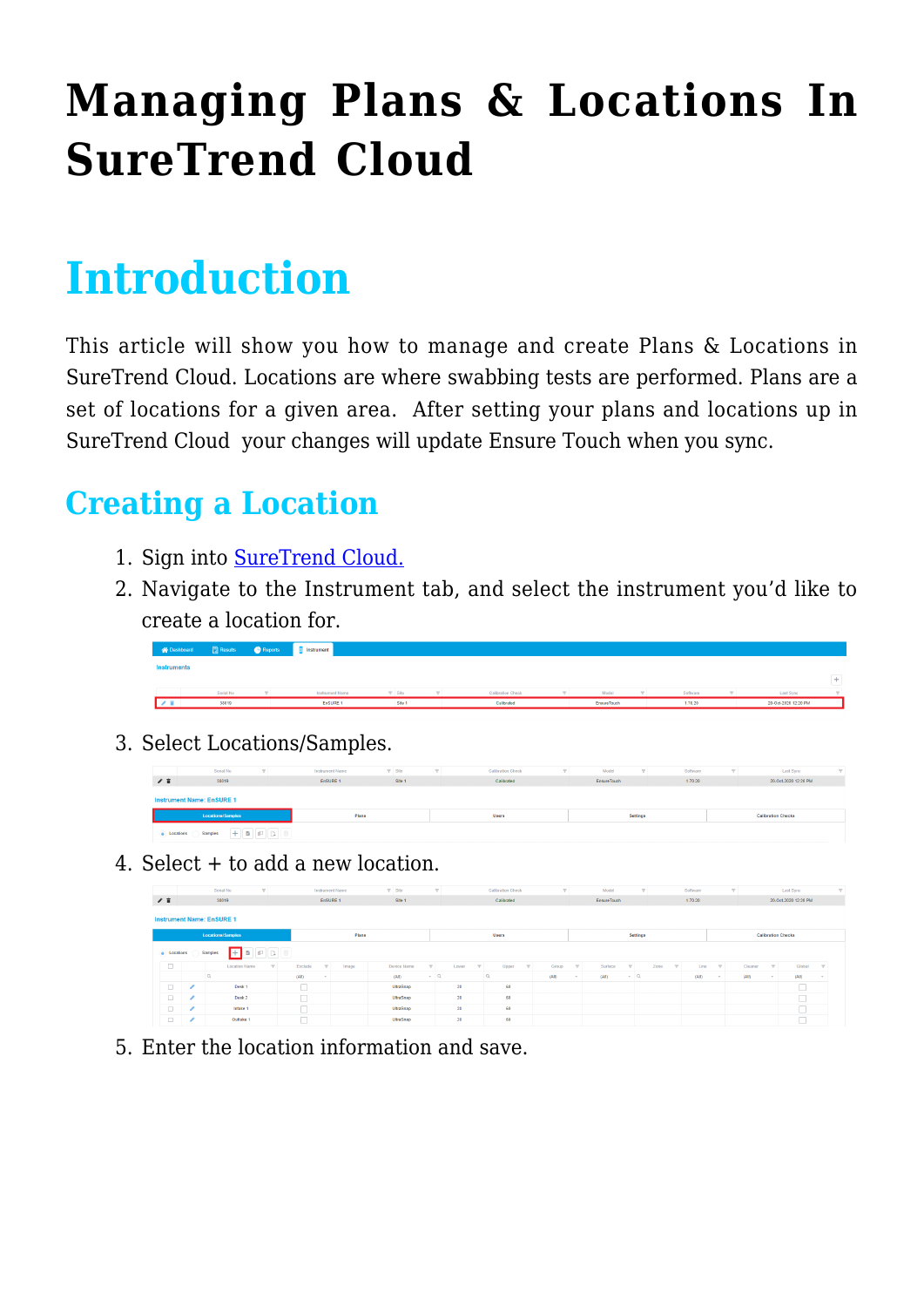| <b>Location Name:</b> * | Intake 2 |        | Device Name: * | UltraSnap                          |
|-------------------------|----------|--------|----------------|------------------------------------|
| Lower:                  | 20       |        | Upper:         | 60                                 |
| <b>Instructions:</b>    |          |        | Zone:          |                                    |
| Group:                  | Select   | $\sim$ | Surface:       | Select<br>$\gamma$                 |
| Line:                   | Select   | $\sim$ | Cleaner:       | Select<br>$\overline{\phantom{a}}$ |
| Image:                  | No Image | 쇼      | Global:        |                                    |
|                         |          |        |                |                                    |

6. Your new location will now show on your instrument after a successful sync.

Save

Cancel

#### **Creating a Plan**

New Location

- 1. Sign into [SureTrend Cloud.](https://suretrend.hygiena.com/#!/)
- 2. Navigate to the Instrument tab, and select the instrument you'd like to create a plan for.

3. Select the Plans tab.



4. Select +, and enter a plan name.



5. To add locations to a plan select the check box next to the Available Locations.

 $\bar{\mathbf{x}}$